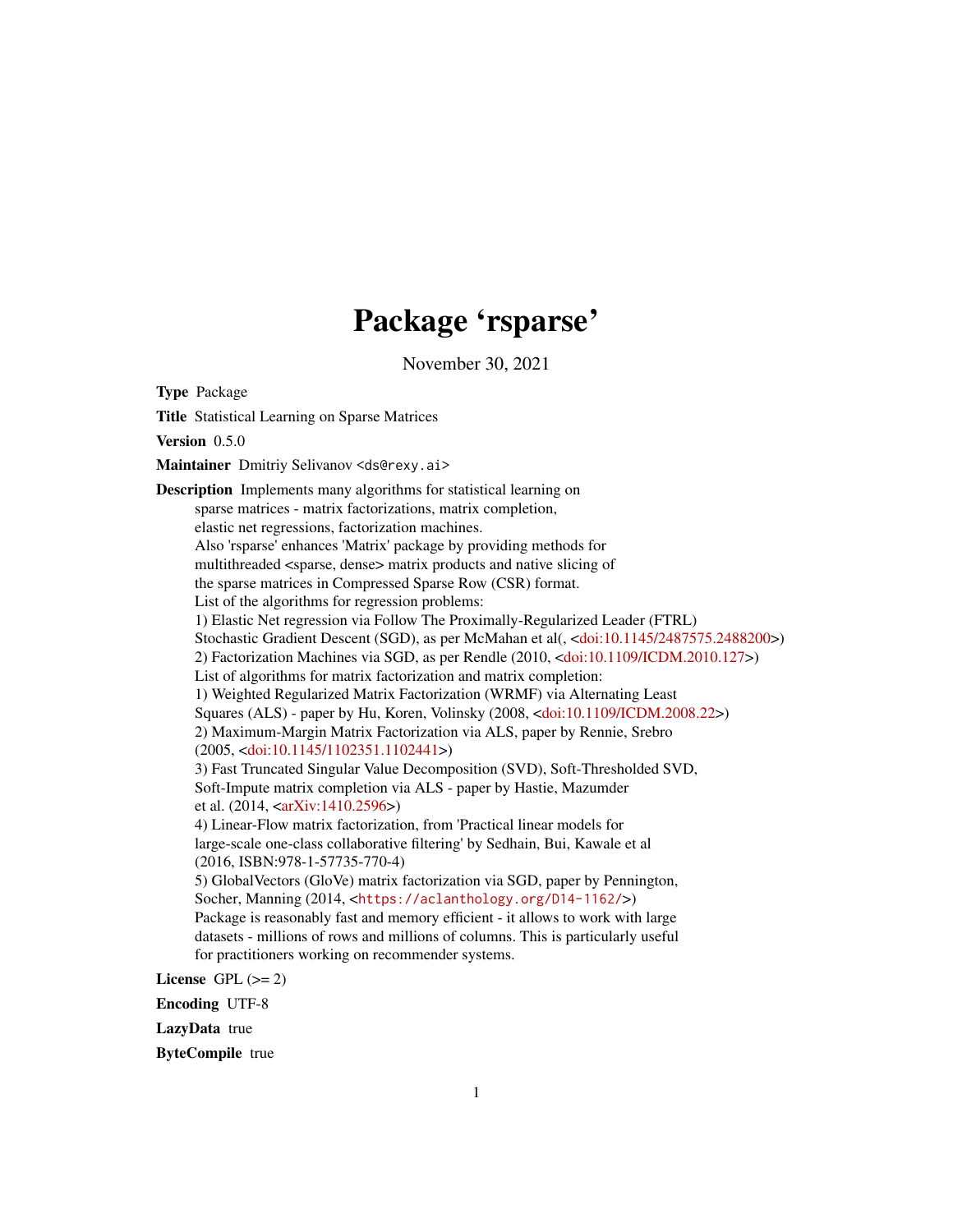**Depends** R  $(>= 3.6.0)$ , methods, Matrix  $(>= 1.3)$ 

**Imports** MatrixExtra  $(>= 0.1.7)$ , Rcpp  $(>= 0.11)$ , data.table  $(>=$ 1.10.0), float ( $> = 0.2-2$ ), RhpcBLASctl, lgr ( $>= 0.2$ )

LinkingTo Rcpp, RcppArmadillo (>= 0.9.100.5.0)

Suggests testthat, covr

StagedInstall TRUE

URL <https://github.com/rexyai/rsparse>

BugReports <https://github.com/rexyai/rsparse/issues>

RoxygenNote 7.1.1

NeedsCompilation yes

Author Dmitriy Selivanov [aut, cre, cph]

(<<https://orcid.org/0000-0001-5413-1506>>), David Cortes [ctb], Drew Schmidt [ctb] (configure script for BLAS, LAPACK detection), Wei-Chen Chen [ctb] (configure script and work on linking to float package) Repository CRAN

Date/Publication 2021-11-30 07:50:05 UTC

# R topics documented:

detect\_number\_omp\_threads

*Detects number of OpenMP threads in the system*

# Description

Detects number of OpenMP threads in the system respecting environment variables such as OMP\_NUM\_THREADS and OMP\_THREAD\_LIMIT

<span id="page-1-0"></span>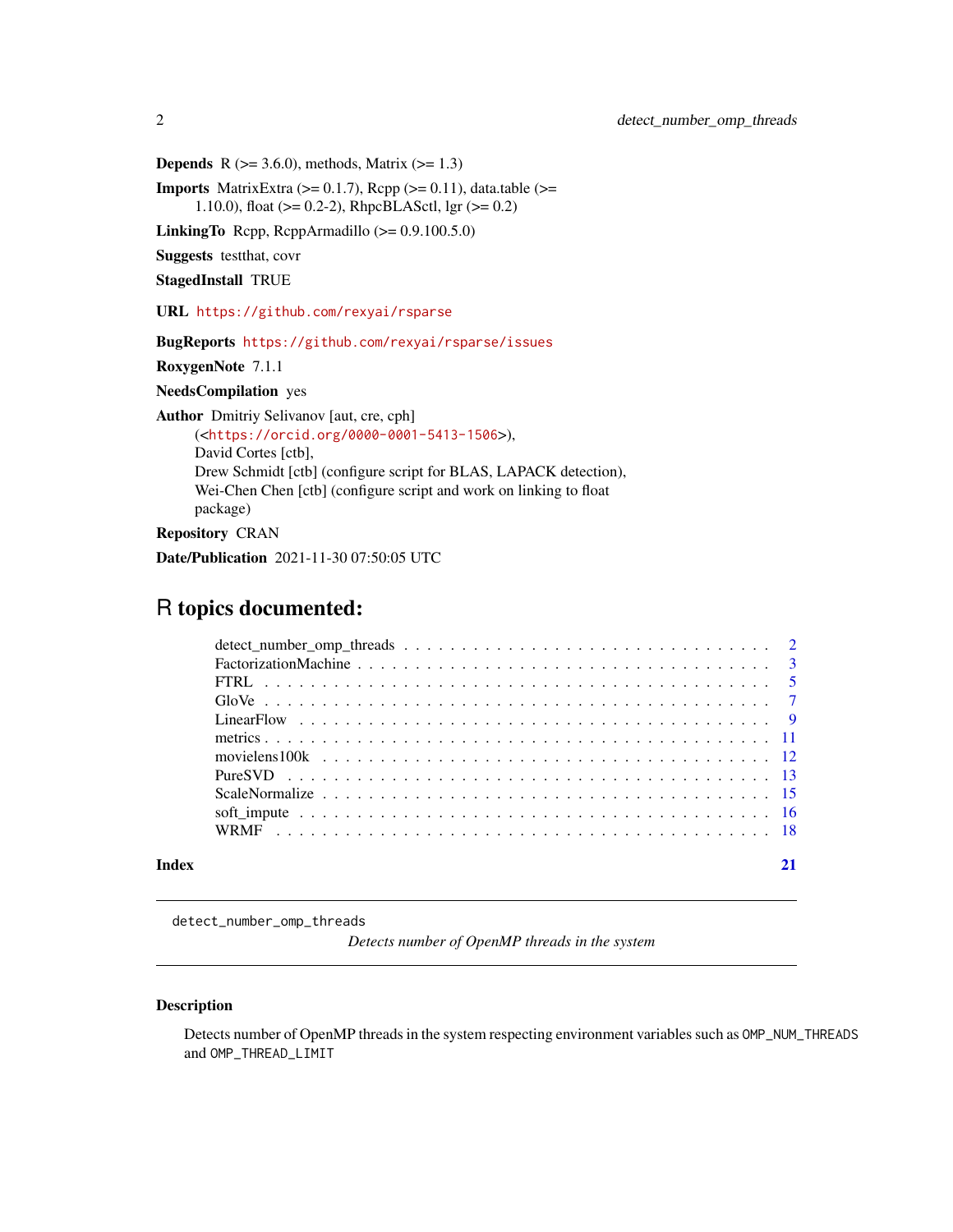# <span id="page-2-0"></span>FactorizationMachine 3

# Usage

detect\_number\_omp\_threads()

FactorizationMachine *Second order Factorization Machines*

#### **Description**

Creates second order Factorization Machines model

#### Methods

# Public methods:

- [FactorizationMachine\\$new\(\)](#page-2-1)
- [FactorizationMachine\\$partial\\_fit\(\)](#page-2-2)
- [FactorizationMachine\\$fit\(\)](#page-3-0)
- [FactorizationMachine\\$predict\(\)](#page-3-1)
- [FactorizationMachine\\$clone\(\)](#page-3-2)

# <span id="page-2-1"></span>Method new(): creates Creates second order Factorization Machines model

## *Usage:*

```
FactorizationMachine$new(
  learning_rate_w = 0.2,
  rank = 4,
  lambda_w = 0,
  lambda_v = 0,
  family = c("binomial", "gaussian"),
  intercept = TRUE,learning_rate_v = learning_rate_w
)
```
# *Arguments:*

```
learning_rate_w learning rate for features intercations
rank dimension of the latent dimensions which models features interactions
lambda_w regularization for features interactions
lambda_v regularization for features
family one of "binomial","gaussian"
intercept logical, indicates whether or not include intecept to the model
learning_rate_v learning rate for features
```
#### <span id="page-2-2"></span>Method partial\_fit(): fits/updates model

*Usage:*

```
FactorizationMachine$partial_fit(x, y, weights = rep(1, length(y)), ...)
Arguments:
```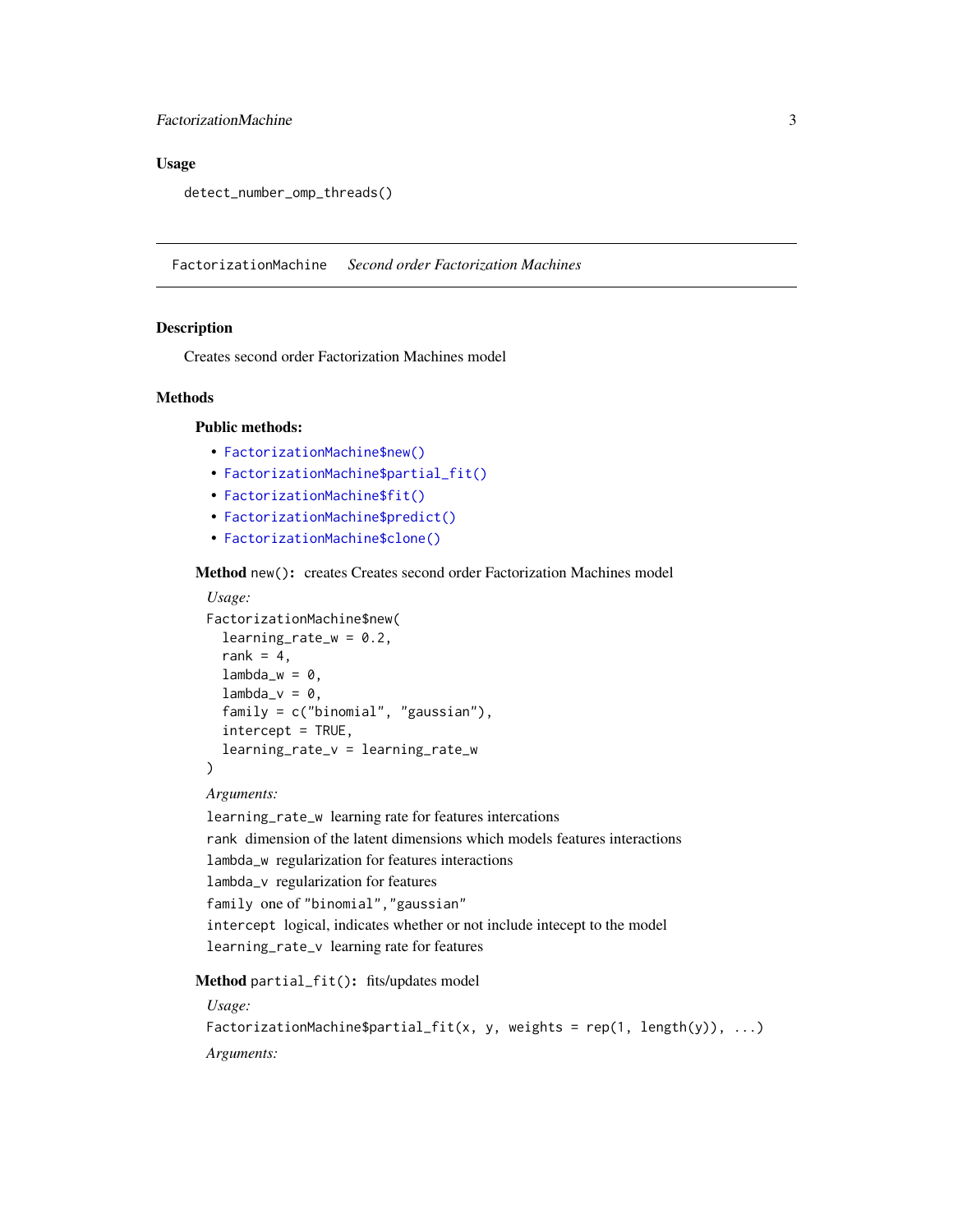- x input sparse matrix. Native format is Matrix::RsparseMatrix. If x is in different format, model will try to convert it to RsparseMatrix with as(x,"RsparseMatrix"). Dimensions should be (n\_samples, n\_features)
- y vector of targets
- weights numeric vector of length 'n\_samples'. Defines how to amplify SGD updates for each sample. May be useful for highly unbalanced problems.
- ... not used at the moment

<span id="page-3-0"></span>Method fit(): shorthand for applying 'partial\_fit' 'n\_iter' times

*Usage:*

```
FactorizationMachine$fit(x, y, weights = rep(1, length(y)), n_iter = 1L, ...)
```
*Arguments:*

- $x$  input sparse matrix. Native format is Matrix: RsparseMatrix. If  $x$  is in different format, model will try to convert it to RsparseMatrix with  $as(x, "Rsparsematrix").$  Dimensions should be (n\_samples, n\_features)
- y vector of targets
- weights numeric vector of length 'n samples'. Defines how to amplify SGD updates for each sample. May be useful for highly unbalanced problems.
- n\_iter number of SGD epochs
- ... not used at the moment

<span id="page-3-1"></span>Method predict(): makes predictions based on fitted model

*Usage:*

FactorizationMachine\$predict(x, ...)

*Arguments:*

- x input sparse matrix of shape *(n\_samples, n\_featires)*
- ... not used at the moment

<span id="page-3-2"></span>Method clone(): The objects of this class are cloneable with this method.

*Usage:*

FactorizationMachine\$clone(deep = FALSE)

*Arguments:*

deep Whether to make a deep clone.

# Examples

```
# Factorization Machines can fit XOR function!
x = \text{rbind}(c(\emptyset, \emptyset),c(0, 1),c(1, 0),
  c(1, 1)
\mathcal{L}y = c(0, 1, 1, 0)x = as(x, "RsparselMatrix")
```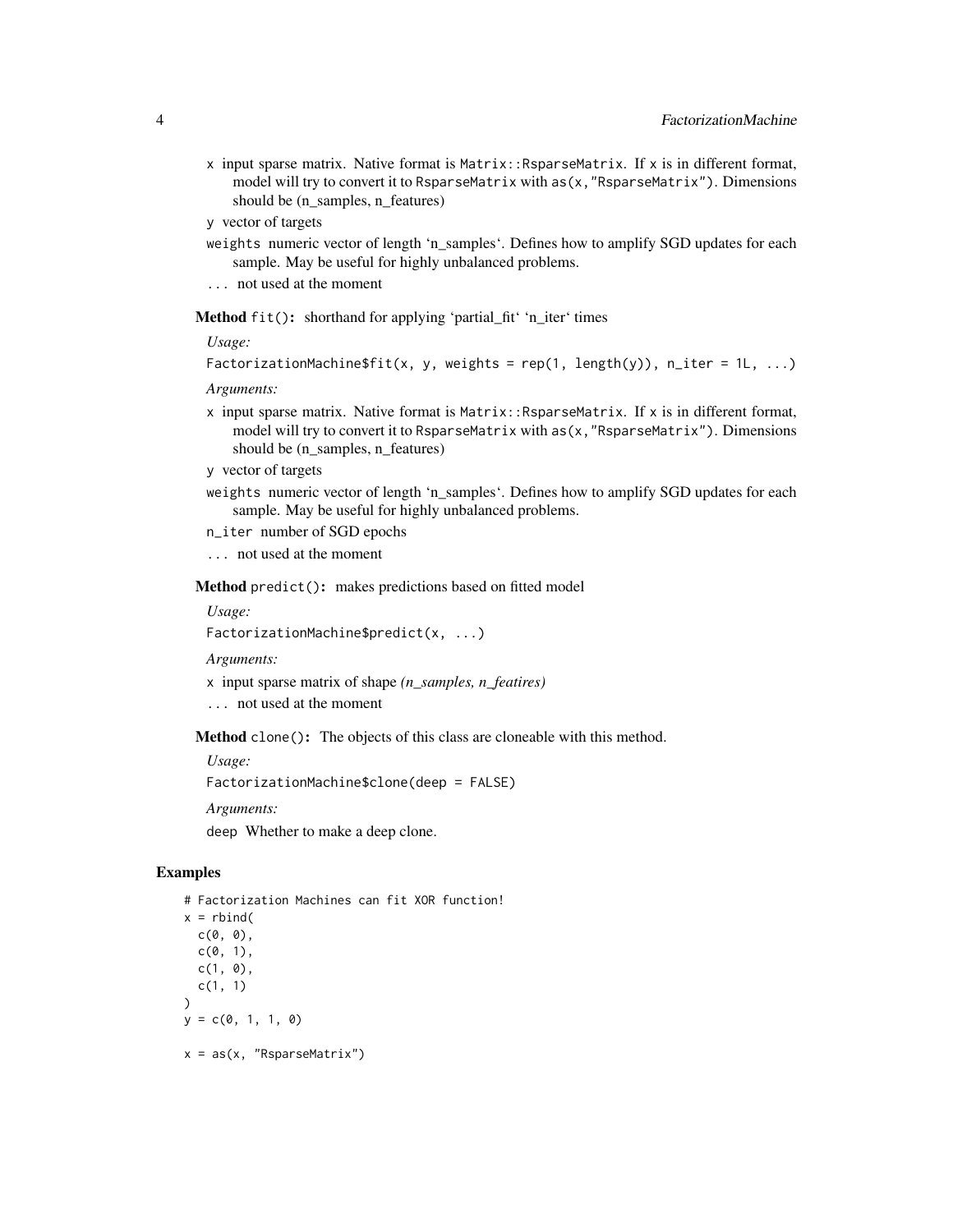#### <span id="page-4-0"></span>FTRL 5

```
fm = FactorizationMachine$new(learning_rate_w = 10, rank = 2, lambda_w = 0,lambda_v = 0, family = 'binomial', intercept = TRUE)
res = fm$fit(x, y, n_{iter} = 100)preds = fm$predict(x)all(preds[c(1, 4)] < 0.01)all(preds[c(2, 3)] > 0.99)
```
FTRL *Logistic regression model with FTRL proximal SGD solver.*

# Description

Creates 'Follow the Regularized Leader' model. Only logistic regression implemented at the moment.

# Methods

#### Public methods:

- [FTRL\\$new\(\)](#page-2-1)
- [FTRL\\$partial\\_fit\(\)](#page-2-2)
- [FTRL\\$fit\(\)](#page-3-0)
- [FTRL\\$predict\(\)](#page-3-1)
- [FTRL\\$coef\(\)](#page-5-0)
- [FTRL\\$clone\(\)](#page-3-2)

Method new(): creates a model

```
Usage:
FTRL$new(
  learning_rate = 0.1,
  learning_rate\_decay = 0.5,
  lambda = 0,
  l1<sup>ratio = 1,</sup>
  dropout = 0,
  family = c("binomial")
)
```
*Arguments:*

learning\_rate learning rate

learning\_rate\_decay learning rate which controls decay. Please refer to FTRL proximal paper for details. Usually convergense does not heavily depend on this parameter, so default value 0.5 is safe.

lambda regularization parameter

- l1\_ratio controls L1 vs L2 penalty mixing. 1 = Lasso regression, 0 = Ridge regression. Elastic net is in between
- dropout dropout percentage of random features to exclude from each sample. Acts as regularization.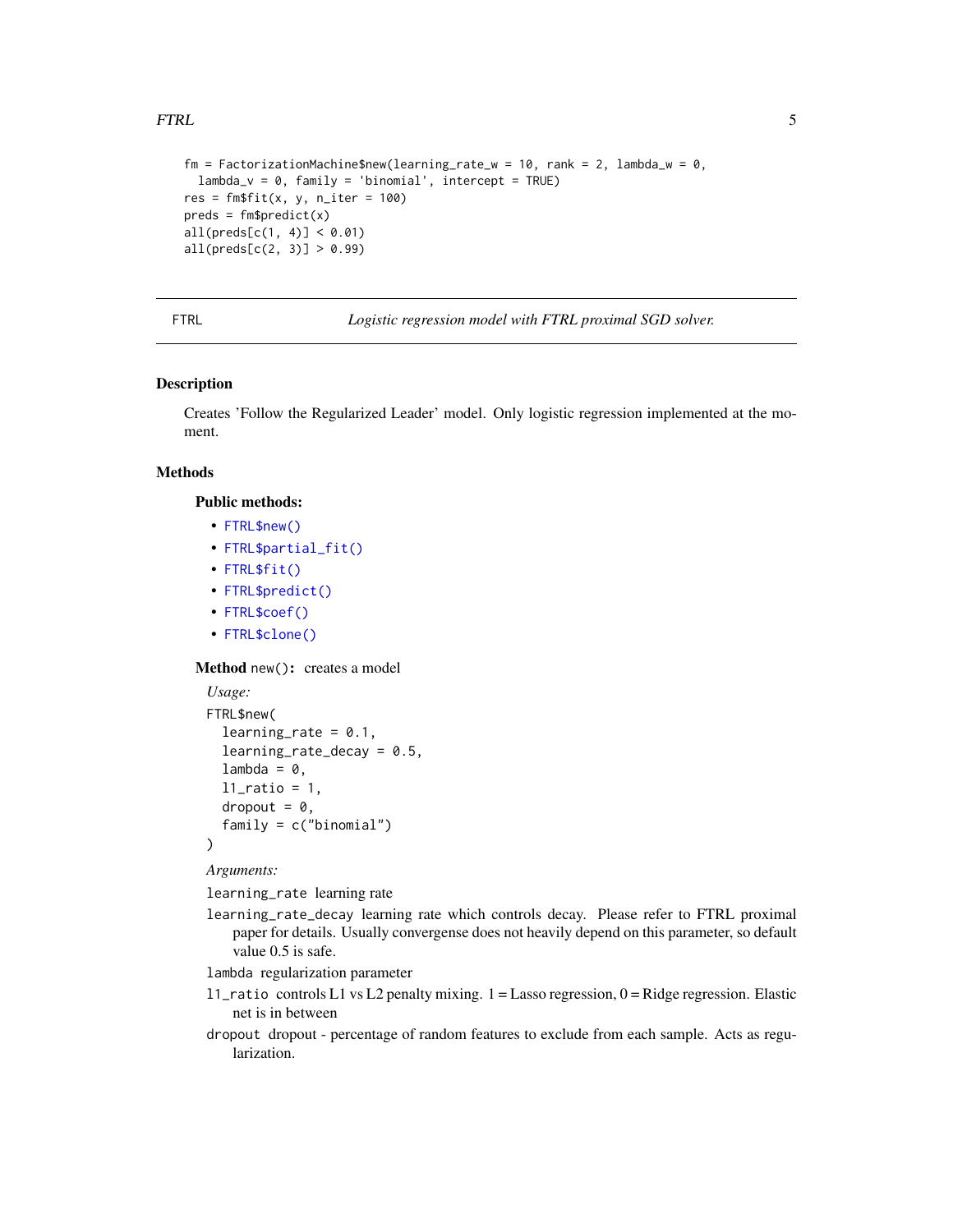family a description of the error distribution and link function to be used in the model. Only binomial (logistic regression) is implemented at the moment.

Method partial\_fit(): fits model to the data

*Usage:*

FTRL\$partial\_fit(x, y, weights =  $rep(1, length(y)), ...$ )

*Arguments:*

- x input sparse matrix. Native format is Matrix::RsparseMatrix. If x is in different format, model will try to convert it to RsparseMatrix with  $as(x, "RsparseMatrix")$ . Dimensions should be (n\_samples, n\_features)
- y vector of targets
- weights numeric vector of length 'n samples'. Defines how to amplify SGD updates for each sample. May be useful for highly unbalanced problems.
- ... not used at the moment

Method fit(): shorthand for applying 'partial\_fit' 'n\_iter' times

*Usage:*

```
FTRL$fit(x, y, weights = rep(1, length(y)), n_iter = 1L, ...)
```
*Arguments:*

- x input sparse matrix. Native format is Matrix::RsparseMatrix. If x is in different format, model will try to convert it to RsparseMatrix with as(x,"RsparseMatrix"). Dimensions should be (n\_samples, n\_features)
- y vector of targets
- weights numeric vector of length 'n samples'. Defines how to amplify SGD updates for each sample. May be useful for highly unbalanced problems.
- n\_iter number of SGD epochs
- ... not used at the moment

Method predict(): makes predictions based on fitted model

*Usage:*

```
FTRL$predict(x, ...)
```
*Arguments:*

- x input matrix
- ... not used at the moment

<span id="page-5-0"></span>Method coef(): returns coefficients of the regression model

*Usage:* FTRL\$coef()

Method clone(): The objects of this class are cloneable with this method.

*Usage:*

FTRL\$clone(deep = FALSE)

*Arguments:*

deep Whether to make a deep clone.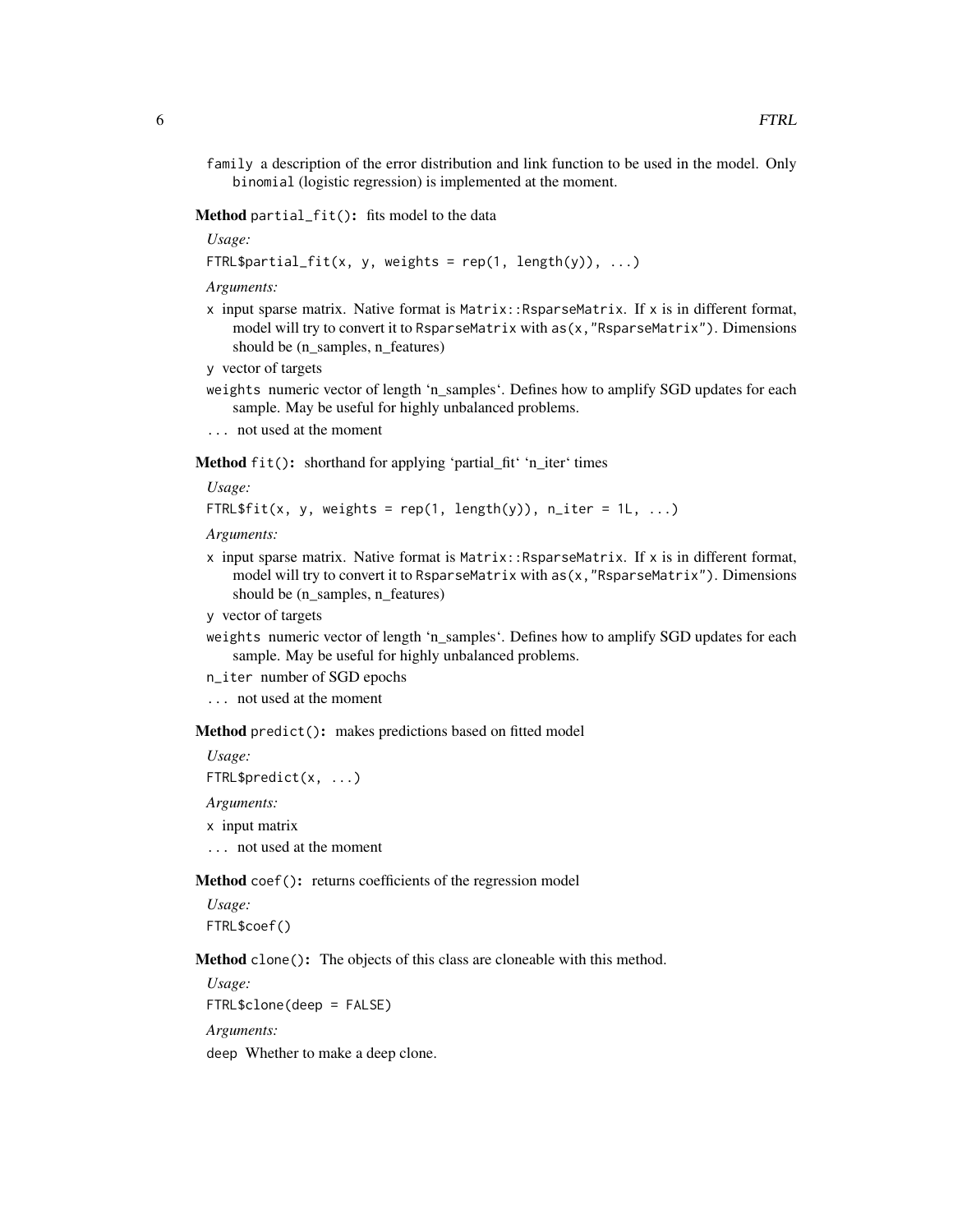#### <span id="page-6-0"></span> $G$ lo Ve $\sim$ 7

# Examples

```
library(rsparse)
library(Matrix)
i = sample(1000, 1000 * 100, TRUE)j = sample(1000, 1000 * 100, TRUE)y = sample(c(0, 1), 1000, TRUE)
x = sample(c(-1, 1), 1000 * 100, TRUE)odd = seq(1, 99, 2)x[i %in% which(y == 1) & j %in% odd] = 1
x = sparsematrix(i = i, j = j, x = x, dims = c(1000, 1000), repr="R")ftrl = FTRL$new(learning_rate = 0.01, learning_rate_decay = 0.1,
lambda = 10, l1<sub>ratio</sub> = 1, dropout = 0)
ftrl$partial_fit(x, y)
w = ftr1$coef()
head(w)
sum(w != 0)p = ftrl$predict(x)
```
GloVe *Global Vectors* 

#### Description

Creates Global Vectors matrix factorization model

# Public fields

components represents context embeddings

bias\_i bias term i as per paper

bias\_j bias term j as per paper

shuffle logical = FALSE by default. Whether to perform shuffling before each SGD iteration. Generally shuffling is a good practice for SGD.

#### Methods

# Public methods:

- [GloVe\\$new\(\)](#page-2-1)
- [GloVe\\$fit\\_transform\(\)](#page-7-0)
- [GloVe\\$get\\_history\(\)](#page-7-1)
- [GloVe\\$clone\(\)](#page-3-2)

Method new(): Creates GloVe model object

*Usage:*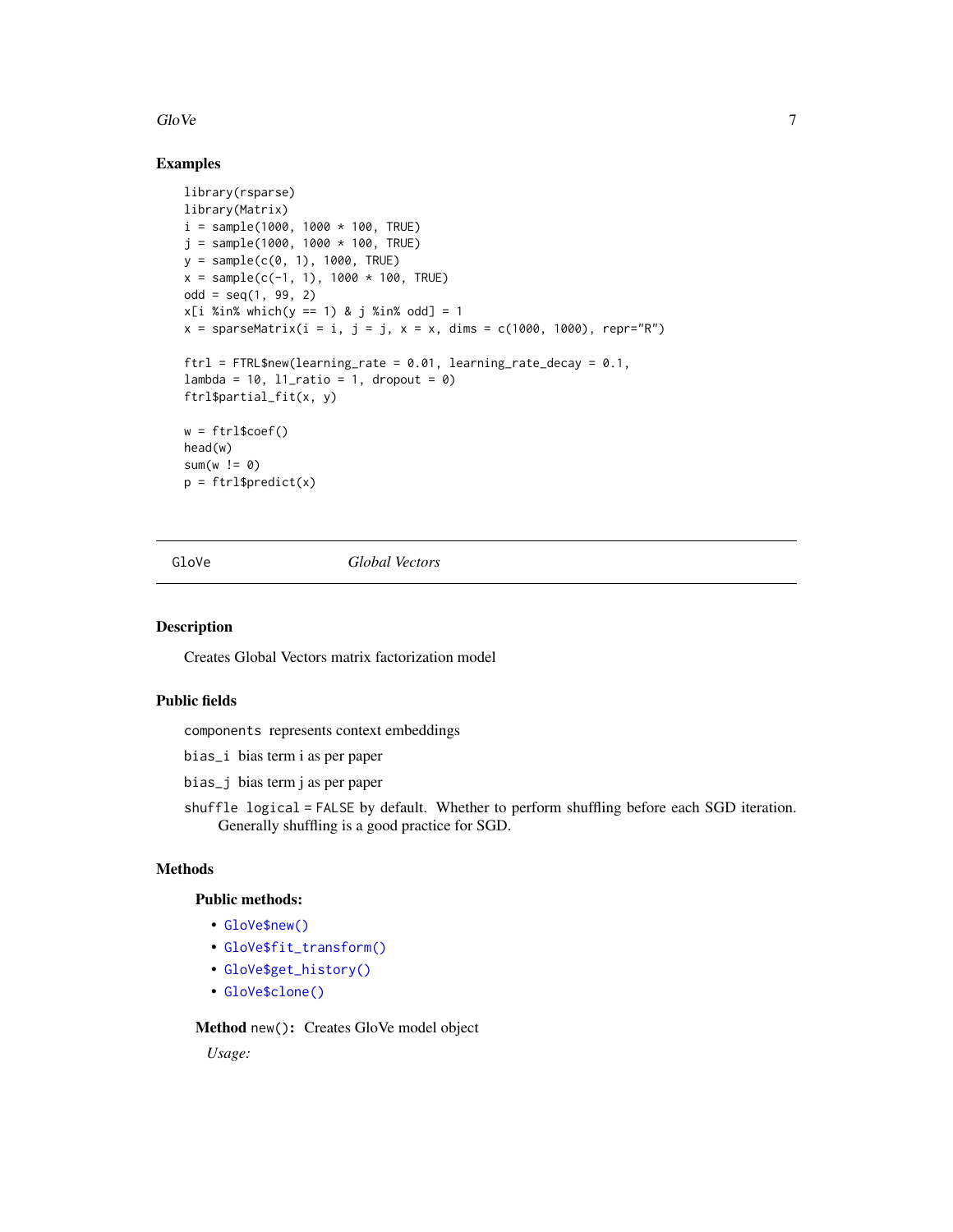```
GloVe$new(
  rank,
  x_max,
  learning_rate = 0.15,
  alpha = 0.75,
  lambda = 0,
  shuffle = FALSE,
  init = list(w_i = NULL, b_i = NULL, w_j = NULL, b_j = NULL))
```
#### *Arguments:*

rank desired dimension for the latent vectors

x\_max integer maximum number of co-occurrences to use in the weighting function

learning\_rate numeric learning rate for SGD. I do not recommend that you modify this parameter, since AdaGrad will quickly adjust it to optimal

alpha numeric = 0.75 the alpha in weighting function formula:  $f(x) = 1$ i $fx > x_{m}ax$ ;  $else(x/x_{m}ax)^{a}lpha$ 

lambda numeric =  $0.0$  regularization parameter

```
shuffle see shuffle field
```
init list(w\_i = NULL,b\_i = NULL,w\_j = NULL,b\_j = NULL) initialization for embeddings (w\_i,  $w_j$ ) and biases (b\_i, b\_j).  $w_i$  ,  $w_j$  - numeric matrices, should have #rows = rank, #columns  $=$  expected number of rows (w i) / columns(w j) in the input matrix. b\_i, b\_j = numeric vectors, should have length of #expected number of rows( $b_i$ ) / columns( $b_i$ ) in input matrix

<span id="page-7-0"></span>Method fit\_transform(): fits model and returns embeddings

```
Usage:
GloVe$fit_transform(
  x,
  n<sub>_iter</sub> = 10L,
  convergence_tol = -1,
  n_threads = getOption("rsparse_omp_threads", 1L),
  ...
)
```
*Arguments:*

x An input term co-occurence matrix. Preferably in dgTMatrix format

n\_iter integer number of SGD iterations

convergence\_tol numeric = -1 defines early stopping strategy. Stop fitting when one of two following conditions will be satisfied: (a) passed all iterations (b) cost\_previous\_iter / cost\_current\_iter -1 < convergence\_tol.

n\_threads number of threads to use

... not used at the moment

<span id="page-7-1"></span>Method get\_history(): returns value of the loss function for each epoch

```
Usage:
GloVe$get_history()
```
Method clone(): The objects of this class are cloneable with this method.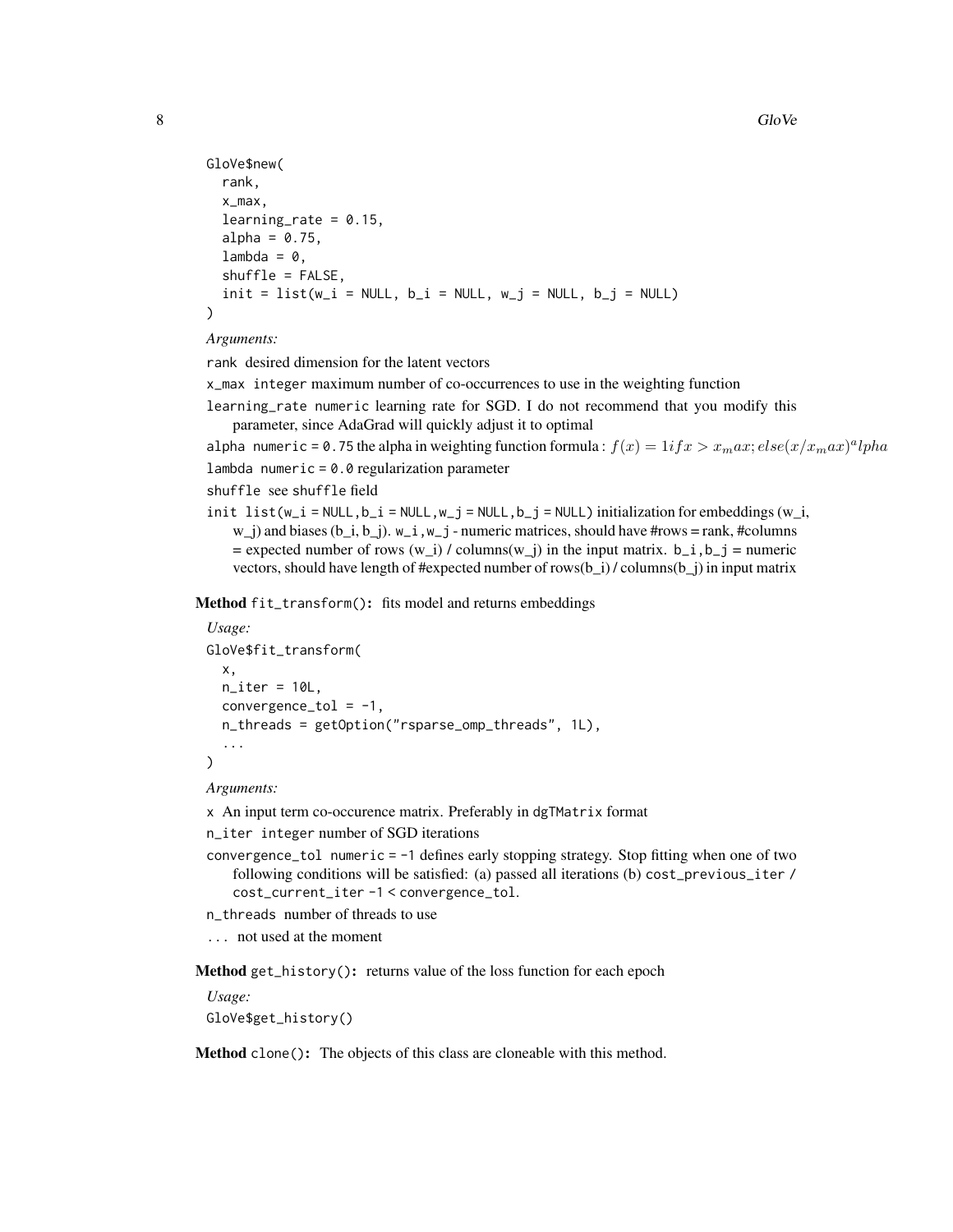#### <span id="page-8-0"></span>LinearFlow 9

*Usage:* GloVe\$clone(deep = FALSE) *Arguments:* deep Whether to make a deep clone.

# References

<http://nlp.stanford.edu/projects/glove/>

#### Examples

```
data('movielens100k')
co_occurence = crossprod(movielens100k)
glove_model = GloVe$new(rank = 4, x_max = 10, learning_rate = .25)embeddings = glove_model$fit_transform(co_occurence, n_iter = 2, n_threads = 1)
embeddings = embeddings + t(glove_model$components) # embeddings + context embedings
identical(dim(embeddings), c(ncol(movielens100k), 10L))
```
LinearFlow *Linear-FLow model for one-class collaborative filtering*

#### Description

Creates *Linear-FLow* model described in [Practical Linear Models for Large-Scale One-Class Col](http://www.bkveton.com/docs/ijcai2016.pdf)[laborative Filtering.](http://www.bkveton.com/docs/ijcai2016.pdf) The goal is to find item-item (or user-user) similarity matrix which is **low-rank** and has small Frobenius norm. Such double regularization allows to better control the generalization error of the model. Idea of the method is somewhat similar to Sparse Linear Methods(SLIM) but scales to large datasets much better.

#### Super class

[rsparse::MatrixFactorizationRecommender](#page-0-0) -> LinearFlow

# Public fields

v right singular vector of the user-item matrix. Size is n\_items \* rank. In the paper this matrix is called v

#### Methods

#### Public methods:

- [LinearFlow\\$new\(\)](#page-2-1)
- [LinearFlow\\$fit\\_transform\(\)](#page-7-0)
- [LinearFlow\\$transform\(\)](#page-9-0)
- [LinearFlow\\$cross\\_validate\\_lambda\(\)](#page-9-1)
- [LinearFlow\\$clone\(\)](#page-3-2)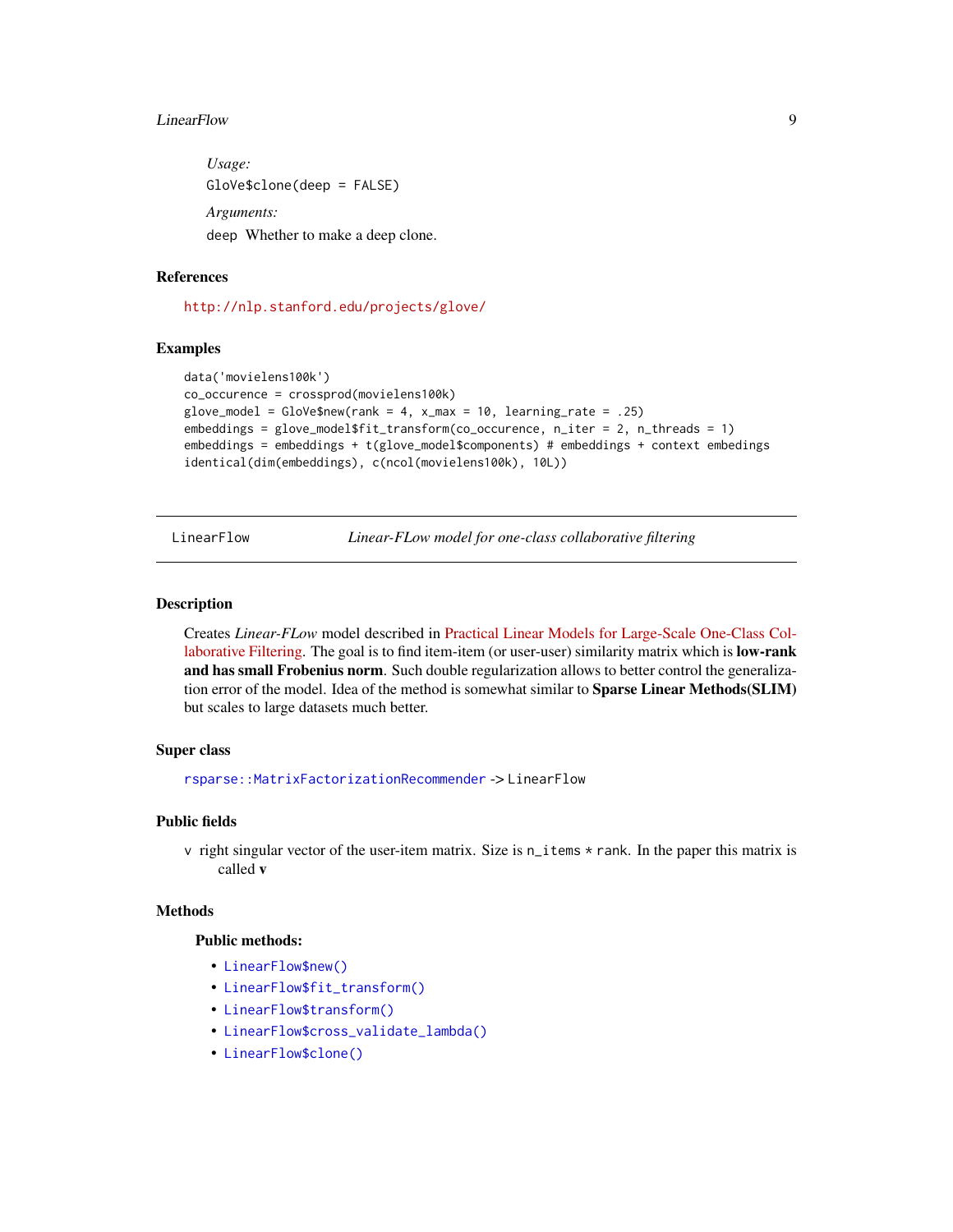Method new(): creates Linear-FLow model with rank latent factors.

```
Usage:
LinearFlow$new(
  rank = 8L.
  lambda = 0,
  init = NULL,
  preprocess = identity,
  solve_right_singular_vectors = c("soft_impute", "svd")
\lambda
```
# *Arguments:*

rank size of the latent dimension

```
lambda regularization parameter
```
init initialization of the orthogonal basis.

- preprocess identity() by default. User spectified function which will be applied to useritem interaction matrix before running matrix factorization (also applied during inference time before making predictions). For example we may want to normalize each row of useritem matrix to have 1 norm. Or apply log1p() to discount large counts.
- solve\_right\_singular\_vectors type of the solver for initialization of the orthogonal basis. Original paper uses SVD. See paper for details.

Method fit\_transform(): performs matrix factorization

*Usage:*

LinearFlow\$fit\_transform(x, ...)

*Arguments:*

- x input matrix
- ... not used at the moment

<span id="page-9-0"></span>Method transform(): calculates user embeddings for the new input

*Usage:*

LinearFlow\$transform(x, ...)

*Arguments:*

x input matrix

... not used at the moment

<span id="page-9-1"></span>Method cross\_validate\_lambda(): performs fast tuning of the parameter 'lambda' with warm re-starts

```
Usage:
LinearFlow$cross_validate_lambda(
  x,
 x_train,
  x_test,
 lambda = "auto@10",
 metric = "map@10",
 not_recommand = x_train,...
)
```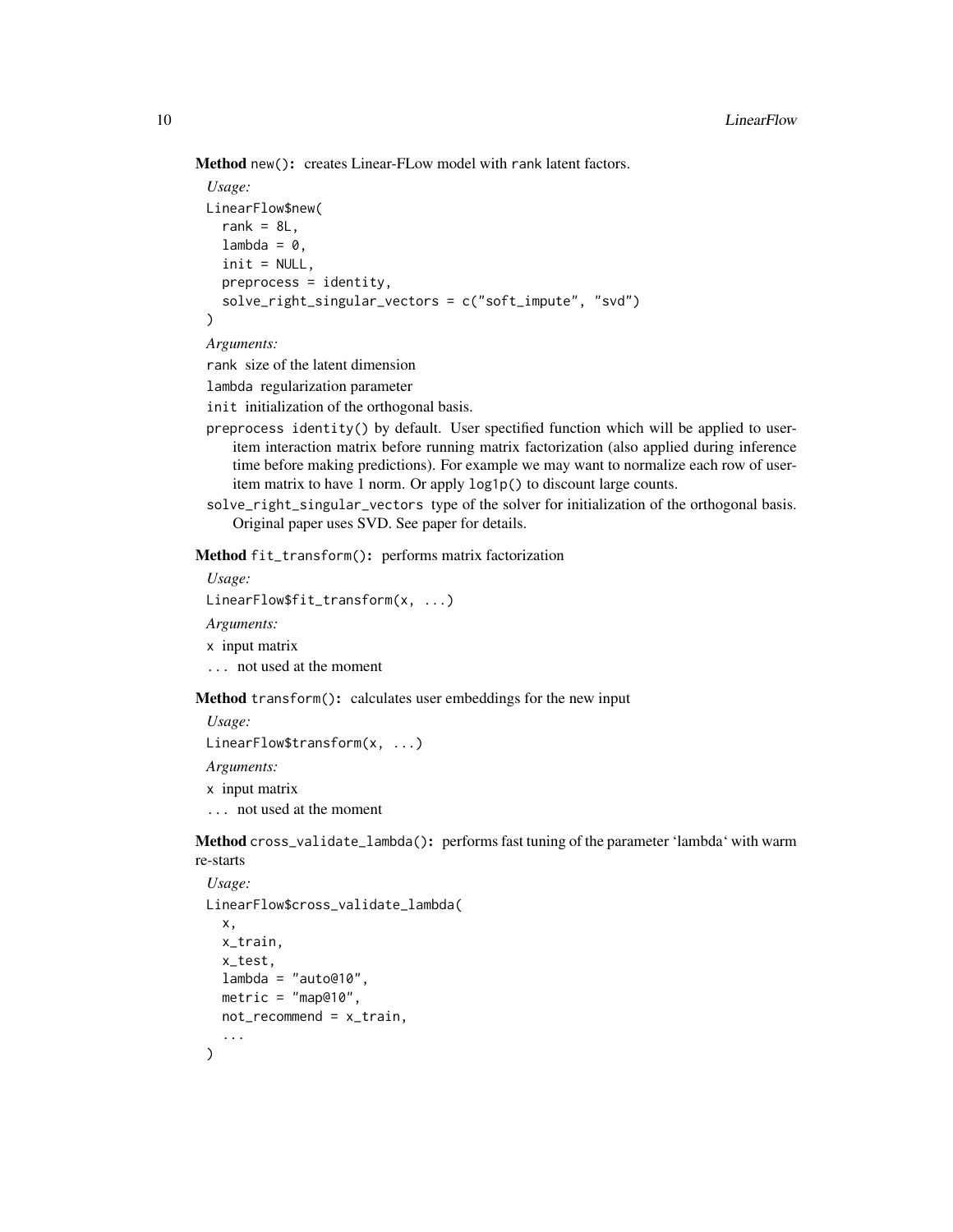#### <span id="page-10-0"></span>metrics 11

#### *Arguments:*

- x input user-item interactions matrix. Model performs matrix facrtorization based only on this matrix
- x\_train user-item interactions matrix. Model recommends items based on this matrix. Usually should be different from 'x' to avoid overfitting
- x\_test target user-item interactions. Model will evaluate predictions against this matrix, 'x\_test' should be treated as future interactions.
- lambda numeric vector sequaence of regularization parameters. Supports special value like 'auto@10'. This will automatically fine a sequence of lambda of length 10. This is recommended way to check for 'lambda'.
- metric a metric against which model will be evaluated for top-k recommendations. Currently only map@k and ndcg@k are supported (k can be any integer)
- not\_recommend matrix same shape as 'x\_train'. Specifies which items to not recommend for each user.
- ... not used at the moment

Method clone(): The objects of this class are cloneable with this method.

*Usage:*

```
LinearFlow$clone(deep = FALSE)
```
*Arguments:*

deep Whether to make a deep clone.

# References

- <http://www.bkveton.com/docs/ijcai2016.pdf>
- [https://www-users.cse.umn.edu/~ningx005/slides/ICDM2011\\_slides.pdf](https://www-users.cse.umn.edu/~ningx005/slides/ICDM2011_slides.pdf)

# Examples

```
data("movielens100k")
train = movielens100k[1:900, ]
cv = movielens100k[901:nrow(movielens100k), ]
model = LinearFlow$new(
 rank = 10, lambda = 0,
 solve_right_singular_vectors = "svd"
)
user_emb = model$fit_transform(train)
preds = model$predict(cv, k = 10)
```
metrics *Ranking Metrics for Top-K Items*

# Description

ap\_k calculates Average Precision at K (ap@k). Please refer to [Information retrieval wikipedia](https://en.wikipedia.org/wiki/Information_retrieval#Average_precision) [article](https://en.wikipedia.org/wiki/Information_retrieval#Average_precision)

ndcg\_k() calculates Normalized Discounted Cumulative Gain at K (ndcg@k). Please refer to [Discounted cumulative gain](https://en.wikipedia.org/wiki/Discounted_cumulative_gain#Normalized_DCG)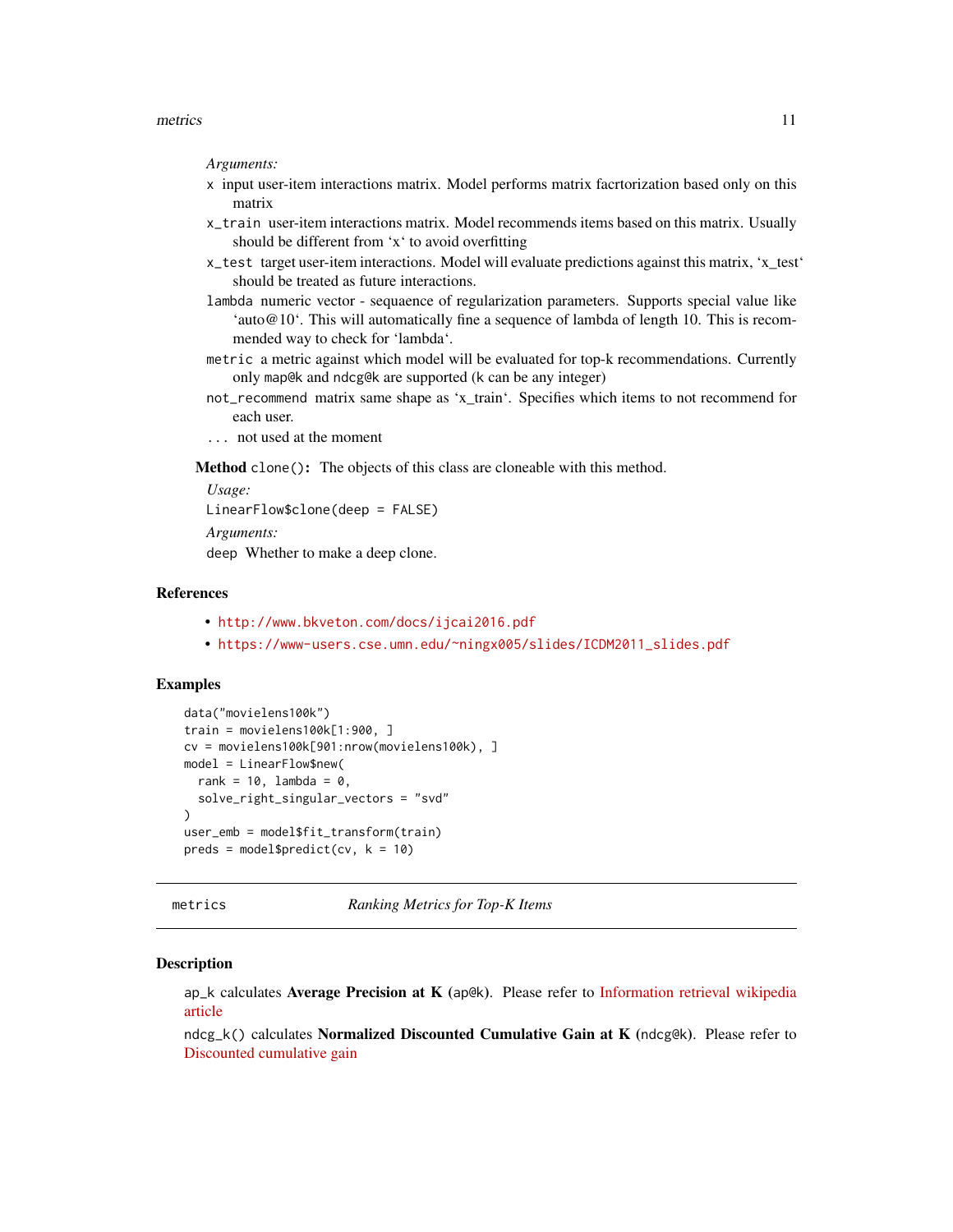# <span id="page-11-0"></span>Usage

```
ap_k(predictions, actual, ...)
```

```
ndcg_k(predictions, actual, ...)
```
# Arguments

| predictions | matrix of predictions. Predctions can be defined 2 ways:                                                                                                                                                                                                                 |
|-------------|--------------------------------------------------------------------------------------------------------------------------------------------------------------------------------------------------------------------------------------------------------------------------|
|             | 1. predictions $=$ integer matrix with item indices (correspond to column<br>numbers in actual)                                                                                                                                                                          |
|             | 2. predictions $=$ character matrix with item identifiers (characters which<br>correspond to colnames (actual) which has attribute "indices" (integer<br>matrix with item indices which correspond to column numbers in actual).                                         |
| actual      | sparse Matrix of relevant items. Each non-zero entry considered as relevant<br>item. Value of the each non-zero entry considered as relevance for calcula-<br>tion of ndcg@k. It should inherit from Matrix::sparseMatrix. Internally<br>Matrix:: RsparseMatrix is used. |
| $\ddots$ .  | other arguments (not used at the moment)                                                                                                                                                                                                                                 |

# Examples

```
predictions = matrix(
  c(5L, 7L, 9L, 2L),
  nrow = 1)
actual = matrix(c(0, 0, 0, 0, 1, 0, 1, 0, 1, 0),
  nrow = 1\mathcal{L}actual = as(actual, "RsparseMatrix")
identical(rsparse::ap_k(predictions, actual), 1)
```
movielens100k *MovieLens 100K Dataset*

# Description

This data set consists of:

- 1. 100,000 ratings (1-5) from 943 users on 1682 movies.
- 2. Each user has rated at least 20 movies.

MovieLens data sets were collected by the GroupLens Research Project at the University of Minnesota.

# Usage

```
data("movielens100k")
```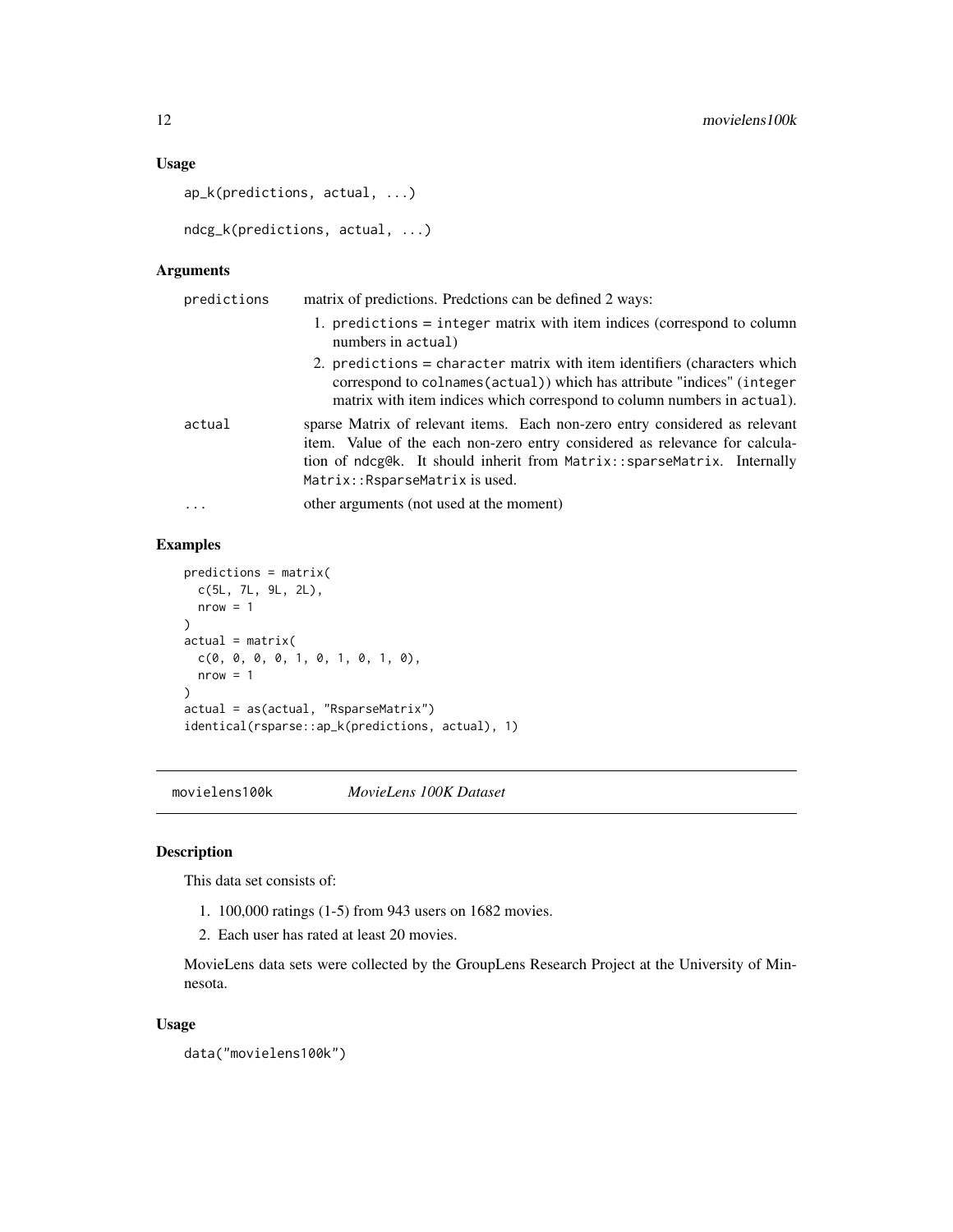## <span id="page-12-0"></span>PureSVD 13

# Format

A sparse column-compressed matrix (Matrix::dgCMatrix) with 943 rows and 1682 columns.

- 1. rows are users
- 2. columns are movies
- 3. values are ratings

#### Source

<https://en.wikipedia.org/wiki/MovieLens#Datasets>

PureSVD *PureSVD recommender model decompomposition*

#### Description

Creates PureSVD recommender model. Solver is based on Soft-SVD which is very similar to truncated SVD but optionally adds regularization based on nuclear norm.

# Super class

[rsparse::MatrixFactorizationRecommender](#page-0-0) -> PureSVD

# Methods

# Public methods:

- [PureSVD\\$new\(\)](#page-2-1)
- [PureSVD\\$fit\\_transform\(\)](#page-7-0)
- [PureSVD\\$transform\(\)](#page-9-0)
- [PureSVD\\$clone\(\)](#page-3-2)

# Method new(): create PureSVD model

```
Usage:
PureSVD$new(
  rank = 10L,
  lambda = 0,
  init = NULL,
  preprocess = identity,
 method = c("svd", "impute"),...
)
```
*Arguments:*

rank size of the latent dimension lambda regularization parameter init initialization of item embeddings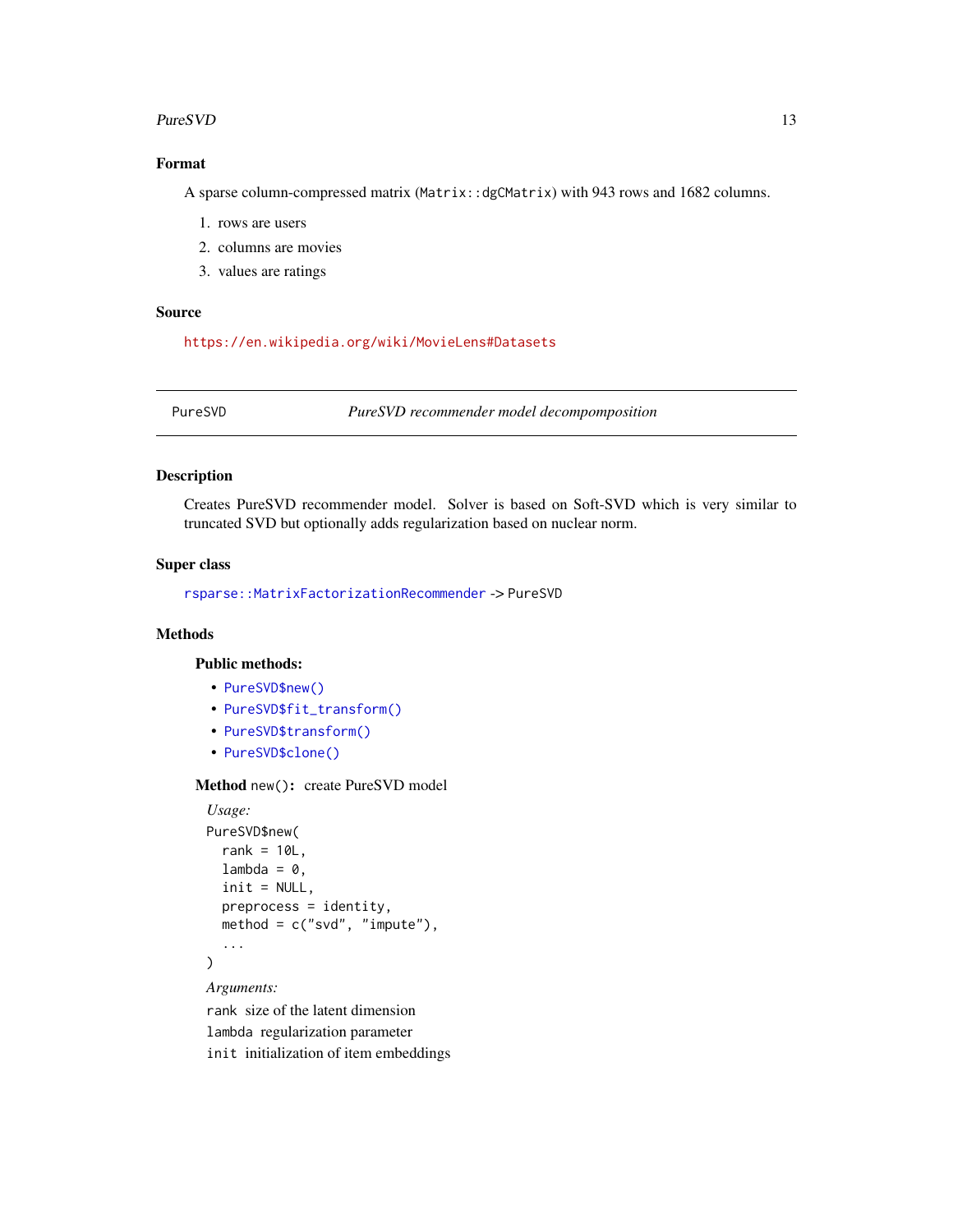- preprocess identity() by default. User spectified function which will be applied to useritem interaction matrix before running matrix factorization (also applied during inference time before making predictions). For example we may want to normalize each row of useritem matrix to have 1 norm. Or apply log1p() to discount large counts.
- method type of the solver for initialization of the orthogonal basis. Original paper uses SVD. See paper for details.
- ... not used at the moment

Method fit\_transform(): performs matrix factorization

*Usage:*

```
PureSVD$fit_transform(x, n_iter = 100L, convergence_tol = 0.001, \dots)
```
*Arguments:*

x input sparse user-item matrix(of class dgCMatrix)

n\_iter maximum number of iterations

- convergence\_tol numeric = -Inf defines early stopping strategy. Stops fitting when one of two following conditions will be satisfied: (a) passed all iterations (b) relative change of Frobenious norm of the two consequent solution is less then provided convergence\_tol.
- ... not used at the moment

Method transform(): calculates user embeddings for the new input

*Usage:*

PureSVD\$transform(x, ...)

*Arguments:*

x input matrix

... not used at the moment

Method clone(): The objects of this class are cloneable with this method.

*Usage:*

PureSVD\$clone(deep = FALSE)

*Arguments:*

deep Whether to make a deep clone.

# Examples

```
data('movielens100k')
i_train = sample(nrow(movielens100k), 900)
i_test = setdiff(seq_len(nrow(movielens100k)), i_train)
train = movielens100k[i_train, ]
test = movielens100k[i_test, ]
rank = 32lambda = 0model = PureSVD$new(rank = rank, lambda = lambda)
user_emb = model$fit_transform(sign(test), n_iter = 100, convergence_tol = 0.00001)
item_emb = model$components
preds = model$predict(sign(test), k = 1500, not_recommand = NULL)mean(ap_k(preds, actual = test))
```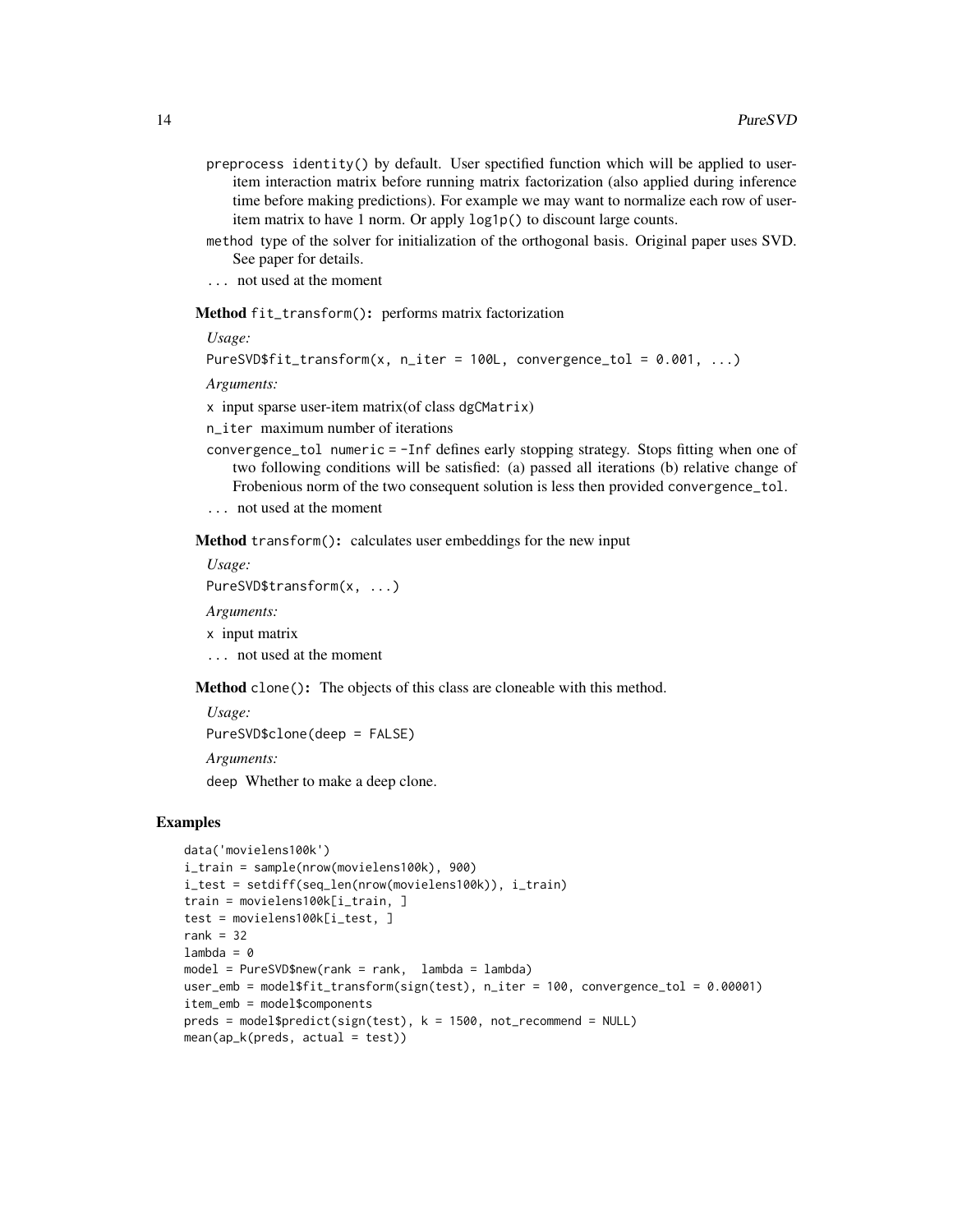<span id="page-14-0"></span>

#### Description

scales input user-item interaction matrix as per eq (16) from the paper. Usage of such rescaled matrix with [PureSVD] model will be equal to running PureSVD on the scaled cosine-based interitem similarity matrix.

# Public fields

norm which norm model should make equal to one scale how to rescale norm vector

# **Methods**

#### Public methods:

- [ScaleNormalize\\$new\(\)](#page-2-1)
- [ScaleNormalize\\$fit\(\)](#page-3-0)
- [ScaleNormalize\\$transform\(\)](#page-9-0)
- [ScaleNormalize\\$fit\\_transform\(\)](#page-7-0)
- [ScaleNormalize\\$clone\(\)](#page-3-2)

# Method new(): creates model

# *Usage:*

```
ScaleNormalize$new(scale = 0.5, norm = 2, target = c("rows", "columns"))
```
*Arguments:*

scale numeric, how to rescale norm vector

norm numeric, which norm model should make equal to one

target character, defines whether rows or columns should be rescaled

#### Method fit(): fits the modes

```
Usage:
ScaleNormalize$fit(x)
Arguments:
x input sparse matrix
```
#### Method transform(): transforms new matrix

*Usage:* ScaleNormalize\$transform(x)

*Arguments:*

x input sparse matrix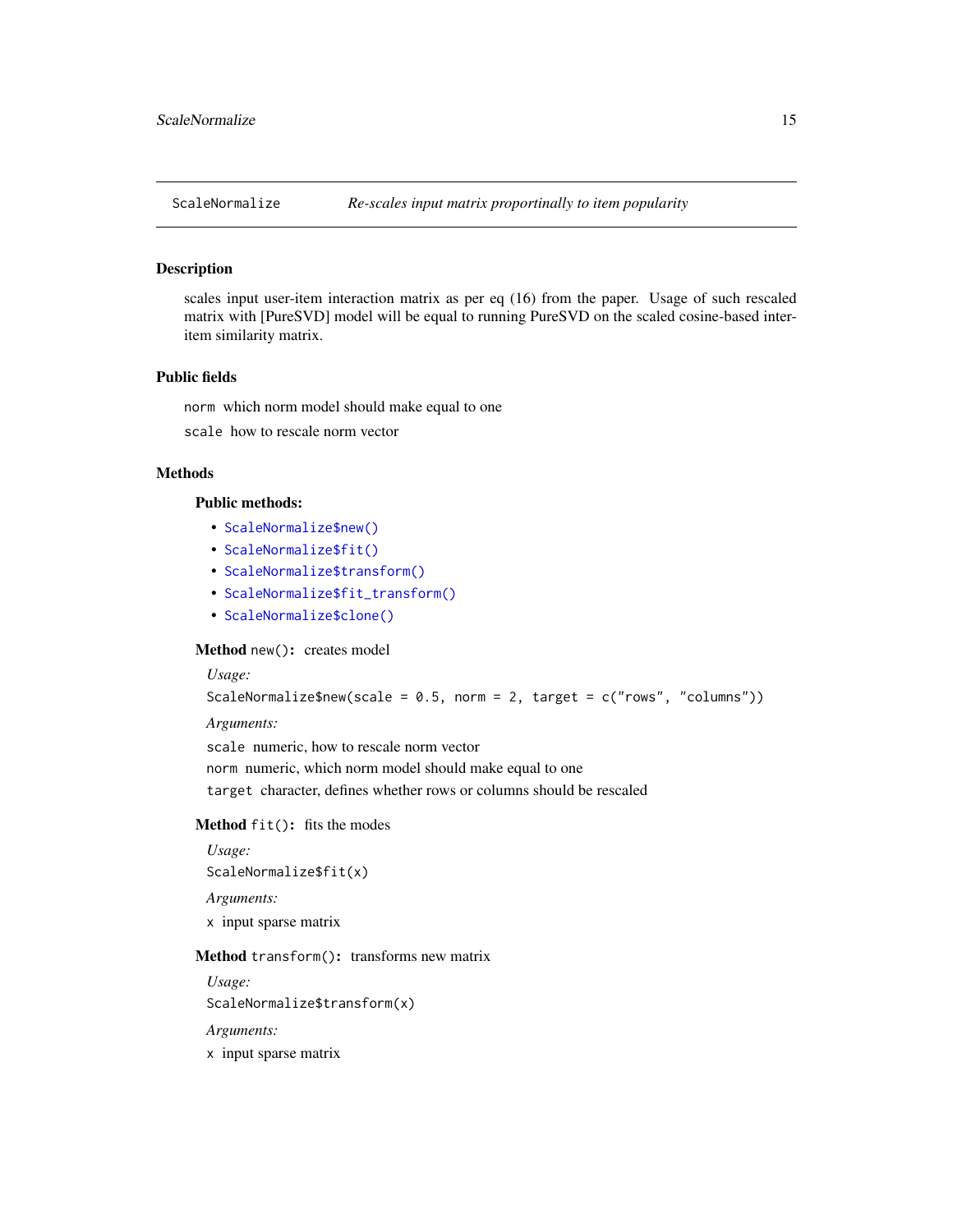Method fit\_transform(): fits the model and transforms input

```
Usage:
ScaleNormalize$fit_transform(x)
Arguments:
x input sparse matrix
```
Method clone(): The objects of this class are cloneable with this method.

*Usage:* ScaleNormalize\$clone(deep = FALSE) *Arguments:* deep Whether to make a deep clone.

#### References

See [EigenRec: Generalizing PureSVD for Effective and Efficient Top-N Recommendations](https://arxiv.org/pdf/1511.06033.pdf) for details.

soft\_impute *SoftImpute/SoftSVD matrix factorization*

# **Description**

Fit SoftImpute/SoftSVD via fast alternating least squares. Based on the paper by Trevor Hastie, Rahul Mazumder, Jason D. Lee, Reza Zadeh by "Matrix Completion and Low-Rank SVD via Fast Alternating Least Squares" - <https://arxiv.org/pdf/1410.2596.pdf>

# Usage

```
soft_impute(
  x,
  rank = 10L,
  lambda = 0,
  n<sub>_iter</sub> = 100L,
  convergence_tol = 0.001,
  init = NULL,
  final_svd = TRUE
)
soft_svd(
  x,
  rank = 10L,
  lambda = 0,
  n<sub>_iter</sub> = 100L,
  convergence_tol = 0.001,
  init = NULL,final_svd = TRUE
)
```
<span id="page-15-0"></span>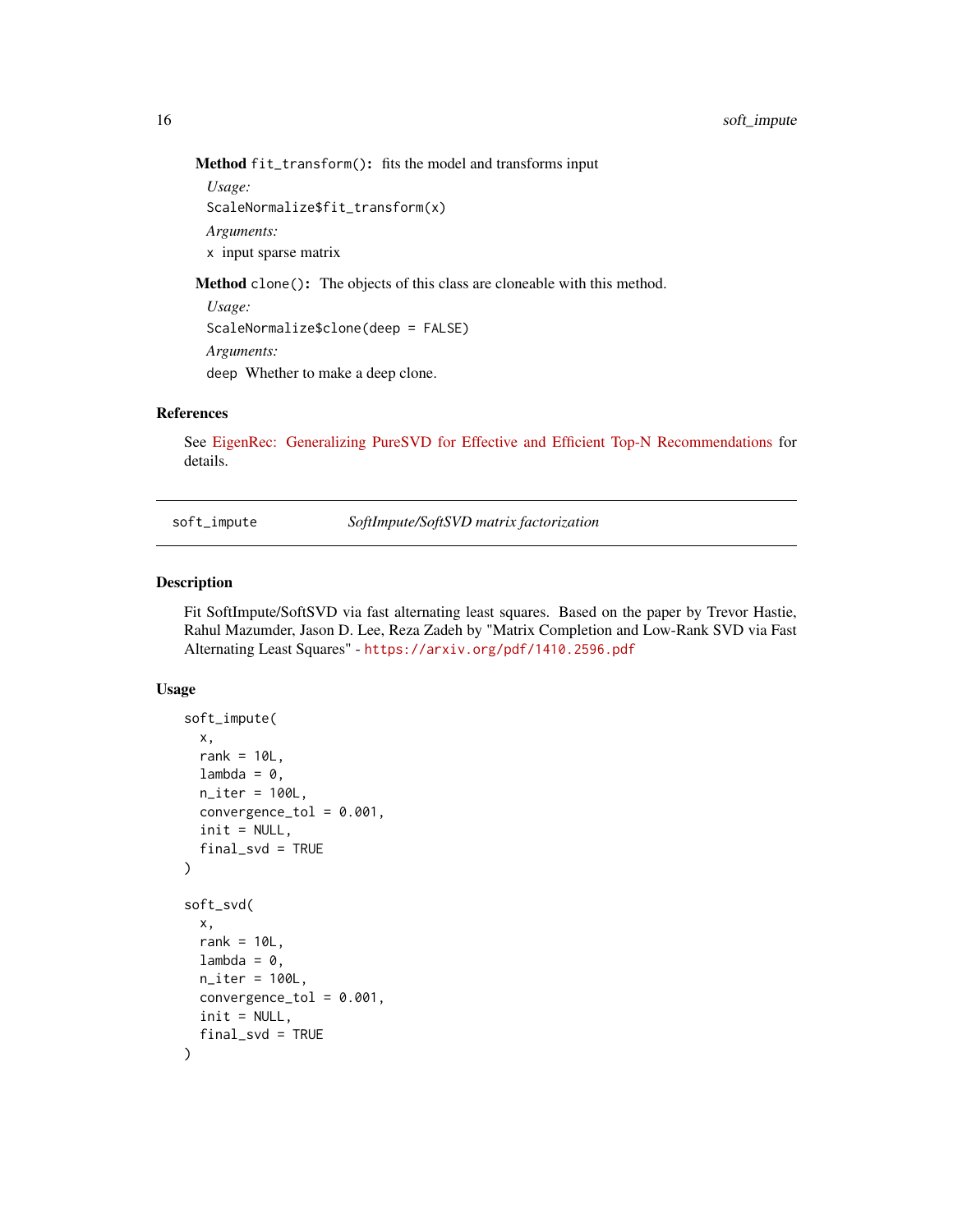# <span id="page-16-0"></span>soft\_impute 17

# Arguments

| $\mathsf{x}$    | sparse matrix. Both CSR dgRMatrix and CSC dgCMatrix are supported. CSR<br>matrix is preffered because in this case algorithm will benefit from multithreaded<br>$CSR *$ dense matrix products (if OpenMP is supported on your platform). On<br>many-cores machines this reduces fitting time significantly. |  |  |
|-----------------|-------------------------------------------------------------------------------------------------------------------------------------------------------------------------------------------------------------------------------------------------------------------------------------------------------------|--|--|
| rank            | maximum rank of the low-rank solution.                                                                                                                                                                                                                                                                      |  |  |
| lambda          | regularization parameter for the nuclear norm                                                                                                                                                                                                                                                               |  |  |
| n_iter          | maximum number of iterations of the algorithms                                                                                                                                                                                                                                                              |  |  |
| convergence_tol |                                                                                                                                                                                                                                                                                                             |  |  |
|                 | convergence tolerance. Internally functions keeps track of the relative change<br>of the Frobenious norm of the two consequent iterations. If the change is less<br>than convergence_tol then the process is considered as converged and function<br>returns result.                                        |  |  |
| init            | svd like object with $u, v, d$ components to initialize algorithm. Algorithm benefit<br>from warm starts. init could be rank up rank of the maximum allowed rank.<br>If init has rank less than max rank it will be padded automatically.                                                                   |  |  |
| final_svd       | logical whether need to make final preprocessing with SVD. This is not nec-<br>essary but cleans up rank nicely - hithly recommnded to leave it TRUE.                                                                                                                                                       |  |  |

# Value

[svd-](#page-0-0)like object - list(u,v,d). u,v,d components represent left, right singular vectors and singular values.

# Examples

```
set.seed(42)
data('movielens100k')
k = 10seq_k = seq_length(k)m = movielens100k[1:100, 1:200]
svd_ground_true = svd(m)
svd_soft_svd = soft_svd(m, rank = k, n_iter = 100, convergence_tol = 1e-6)m_restored_svd = svd_ground_true$u[, seq_k] %*%
   diag(x = svd_ground_true$d[seq_k]) %*%
   t(svd_ground_true$v[, seq_k])
m_restored_soft_svd = svd_soft_svd$u %*%
  diag(x = svd\_soft\_svd$d) %*%
  t(svd_soft_svd$v)
all.equal(m_restored_svd, m_restored_soft_svd, tolerance = 1e-1)
```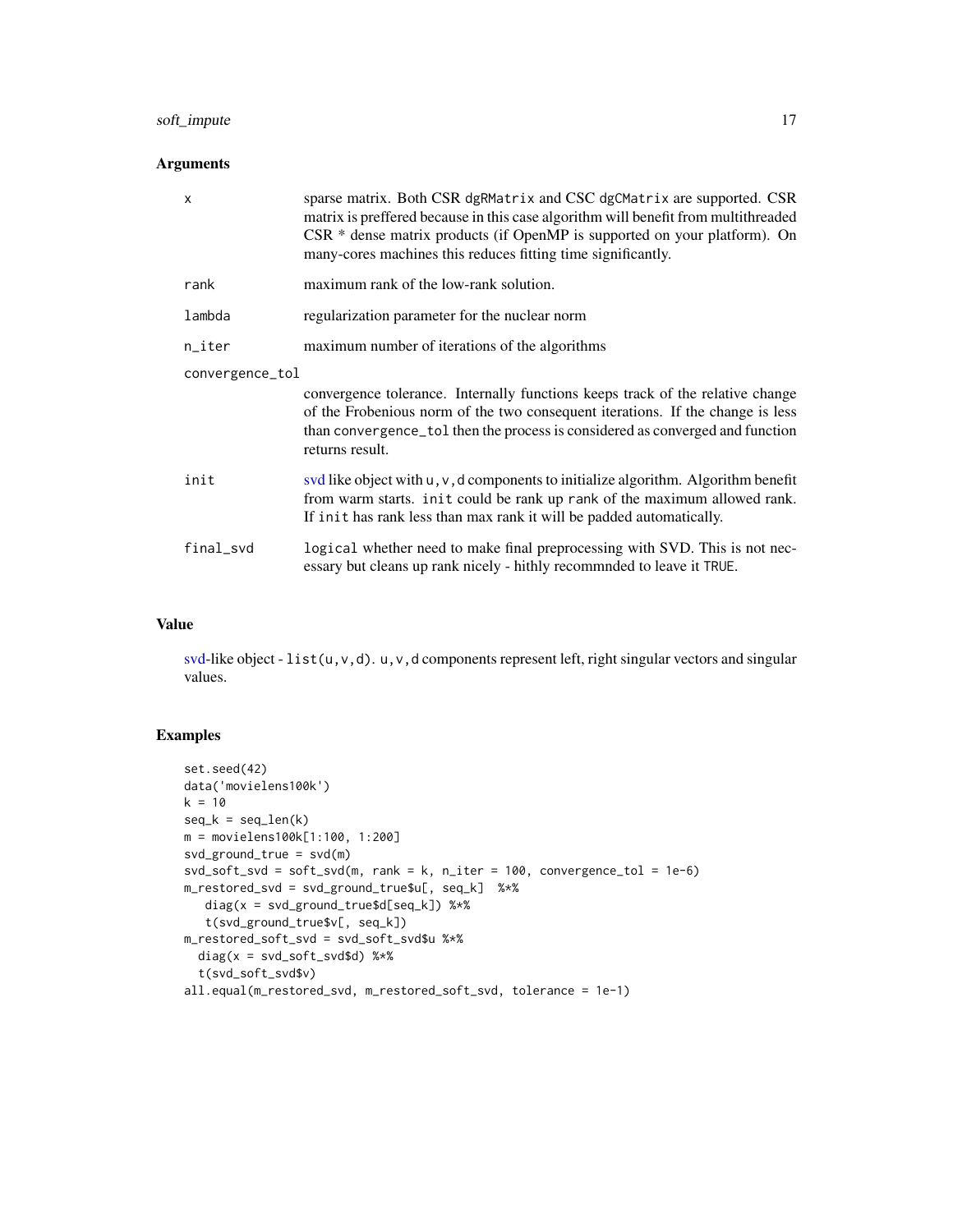## <span id="page-17-0"></span>Description

Creates a matrix factorization model which is solved through Alternating Least Squares (Weighted ALS for implicit feedback). For implicit feedback see "Collaborative Filtering for Implicit Feedback Datasets" (Hu, Koren, Volinsky). For explicit feedback it corresponds to the classic model for rating matrix decomposition with MSE error. These two algorithms are proven to work well in recommender systems.

# Super class

[rsparse::MatrixFactorizationRecommender](#page-0-0) -> WRMF

# **Methods**

Public methods:

- [WRMF\\$new\(\)](#page-2-1)
- [WRMF\\$fit\\_transform\(\)](#page-7-0)
- [WRMF\\$transform\(\)](#page-9-0)
- [WRMF\\$clone\(\)](#page-3-2)

Method new(): creates WRMF model

```
Usage:
WRMF$new(
  rank = 10L,
 lambda = 0,
  dynamic_lambda = TRUE,
  init = NULL,
  preprocess = identity,
  feedback = c("implicit", "explicit"),
  solver = c("conjugate_gradient", "cholesky", "nnls"),
 with_user_item_bias = FALSE,
 with_global_bias = FALSE,
  cg_steps = 3L,
 precision = c("double", "float"),
  ...
)
```
#### *Arguments:*

rank size of the latent dimension

lambda regularization parameter

dynamic\_lambda whether 'lambda' is to be scaled according to the number init initialization of item embeddings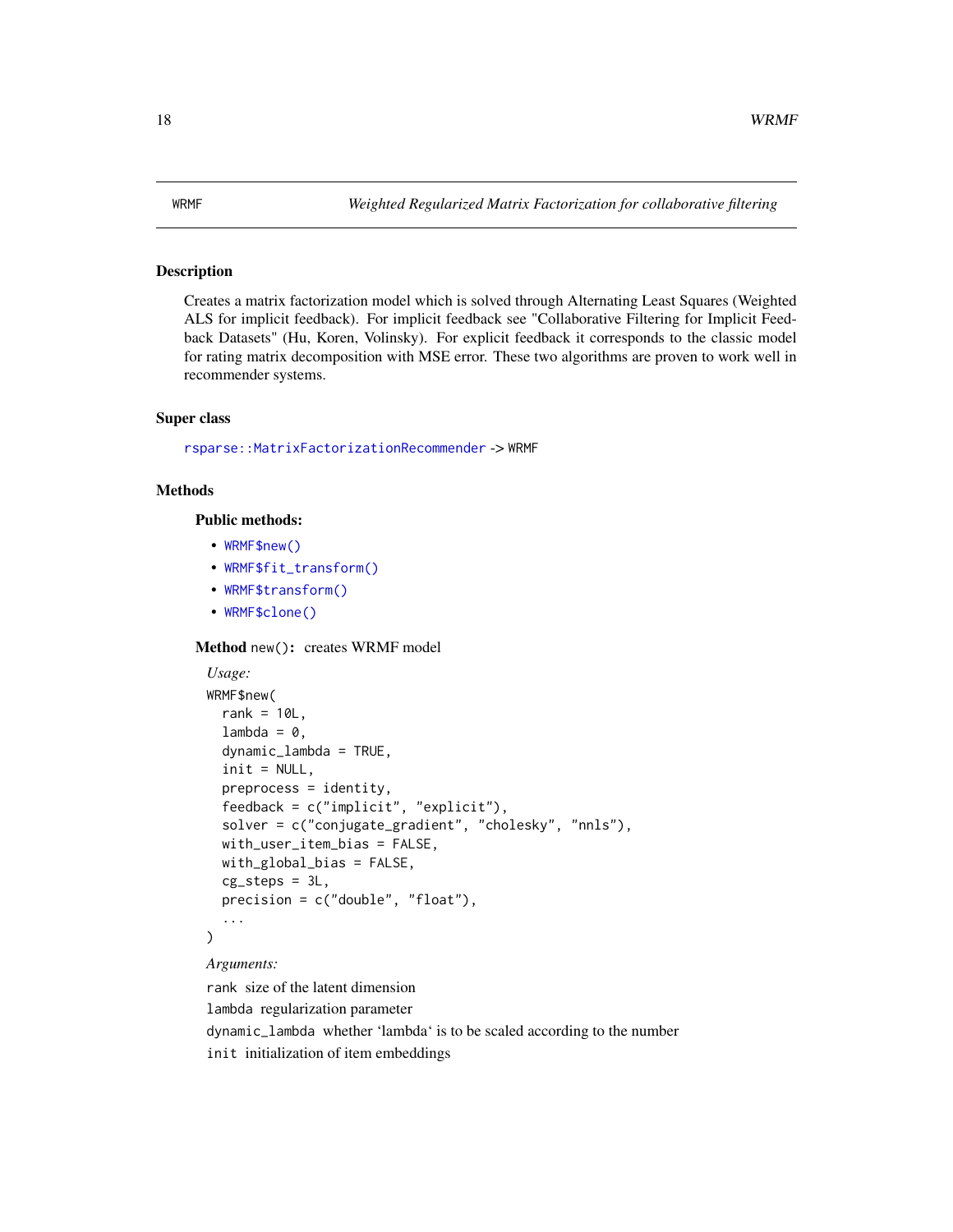preprocess identity() by default. User spectified function which will be applied to useritem interaction matrix before running matrix factorization (also applied during inference time before making predictions). For example we may want to normalize each row of useritem matrix to have 1 norm. Or apply log1p() to discount large counts. This corresponds to the "confidence" function from "Collaborative Filtering for Implicit Feedback Datasets" paper. Note that it will not automatically add +1 to the weights of the positive entries.

feedback character - feedback type - one of c("implicit","explicit")

- solver character solver name. One of c("conjugate\_gradient","cholesky","nnls"). Usually approximate "conjugate\_gradient" is significantly faster and solution is on par with "cholesky". "nnls" performs non-negative matrix factorization (NNMF) - restricts user and item embeddings to be non-negative.
- with\_user\_item\_bias bool controls if model should calculate user and item biases. At the moment only implemented for "explicit" feedback.
- with\_global\_bias bool controls if model should calculate global biases (mean). At the moment only implemented for "explicit" feedback.
- cg\_steps integer > 0 max number of internal steps in conjugate gradient (if "conjugate\_gradient" solver used). cg\_steps = 3 by default. Controls precision of linear equation solution at the each ALS step. Usually no need to tune this parameter
- precision one of c("double","float"). Should embedding matrices be numeric or float (from float package). The latter is usually 2x faster and consumes less RAM. BUT float matrices are not "base" objects. Use carefully.

... not used at the moment

Method fit\_transform(): fits the model

```
Usage:
WRMF$fit_transform(
  x,
 n<sub>_iter</sub> = 10L,
  convergence_tol = ifelse(private$feedback == "implicit", 0.005, 0.001),
  ...
)
```
*Arguments:*

- x input matrix (preferably matrix in CSC format -'CsparseMatrix'
- n\_iter max number of ALS iterations

convergence\_tol convergence tolerance checked between iterations

```
... not used at the moment
```
Method transform(): create user embeddings for new input

```
Usage:
WRMF$transform(x, ...)
Arguments:
```
x user-item iteraction matrix (preferrably as 'dgRMatrix')

... not used at the moment

Method clone(): The objects of this class are cloneable with this method.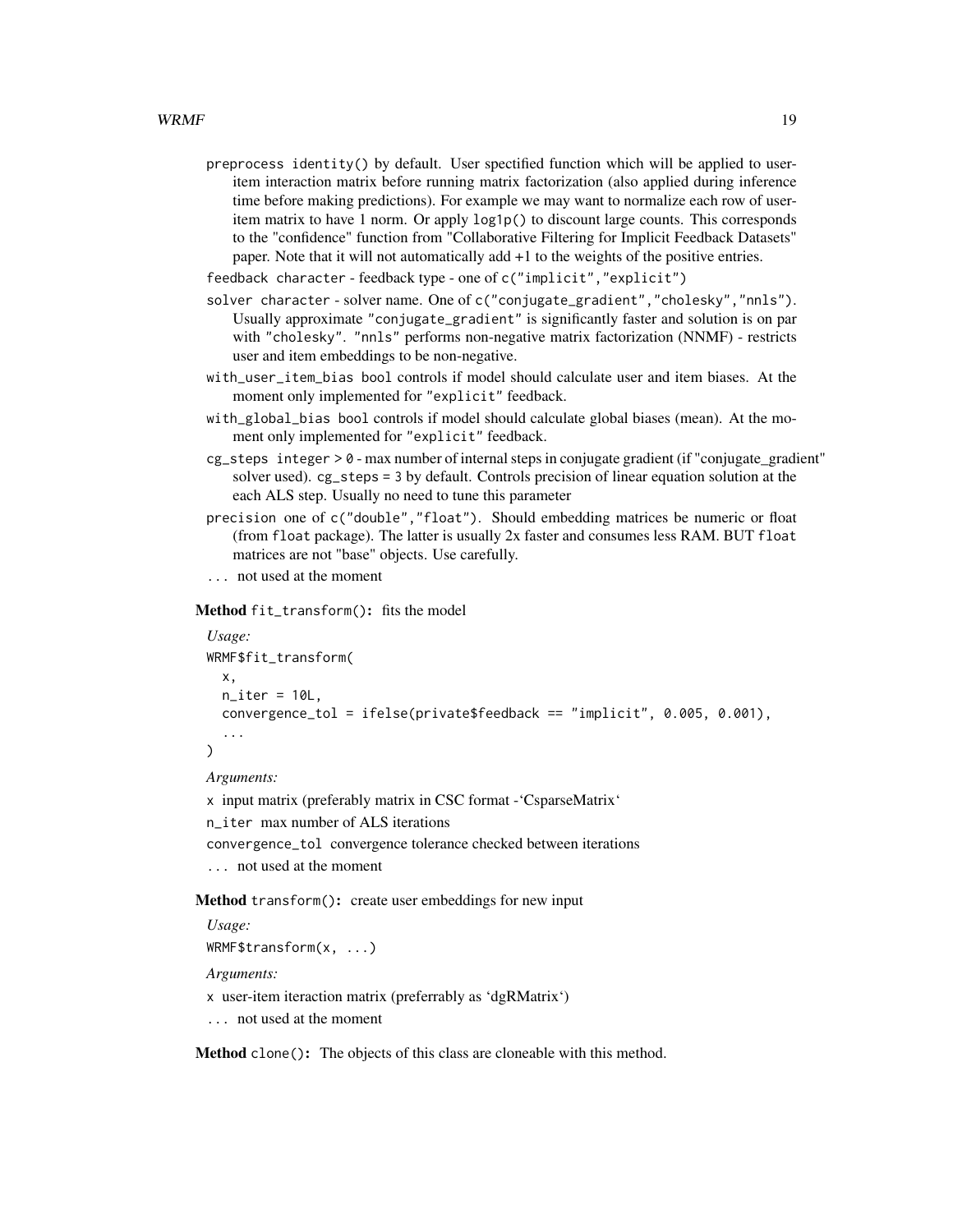20 and the contract of the contract of the contract of the contract of the contract of the contract of the contract of the contract of the contract of the contract of the contract of the contract of the contract of the con

*Usage:* WRMF\$clone(deep = FALSE) *Arguments:* deep Whether to make a deep clone.

### References

- Hu, Yifan, Yehuda Koren, and Chris Volinsky. "Collaborative filtering for implicit feedback datasets." 2008 Eighth IEEE International Conference on Data Mining. Ieee, 2008.
- [https://math.stackexchange.com/questions/1072451/analytic-solution-for-matr](https://math.stackexchange.com/questions/1072451/analytic-solution-for-matrix-factorization-using-alternating-least-squares/1073170#1073170)ix-factorization-us [1073170#1073170](https://math.stackexchange.com/questions/1072451/analytic-solution-for-matrix-factorization-using-alternating-least-squares/1073170#1073170)
- http://activisiongamescience.github.io/2016/01/11/Implicit-Recommender-Systems-Biased-Matrix-F
- <https://jessesw.com/Rec-System/>
- <http://www.benfrederickson.com/matrix-factorization/>
- <http://www.benfrederickson.com/fast-implicit-matrix-factorization/>
- Franc, Vojtech, Vaclav Hlavac, and Mirko Navara. "Sequential coordinate-wise algorithm for the non-negative least squares problem." International Conference on Computer Analysis of Images and Patterns. Springer, Berlin, Heidelberg, 2005.
- Zhou, Yunhong, et al. "Large-scale parallel collaborative filtering for the netflix prize." International conference on algorithmic applications in management. Springer, Berlin, Heidelberg, 2008.

#### Examples

```
data('movielens100k')
train = movielens100k[1:900, ]
cv = movielens100k[901:nrow(movielens100k), ]
model = WRMF$new(rank = 5, lambda = 0, feedback = 'implicit')
user_emb = model$fit_transform(train, n_iter = 5, convergence_tol = -1)
item_emb = model$components
preds = model$predict(cv, k = 10, not_recommand = cv)
```